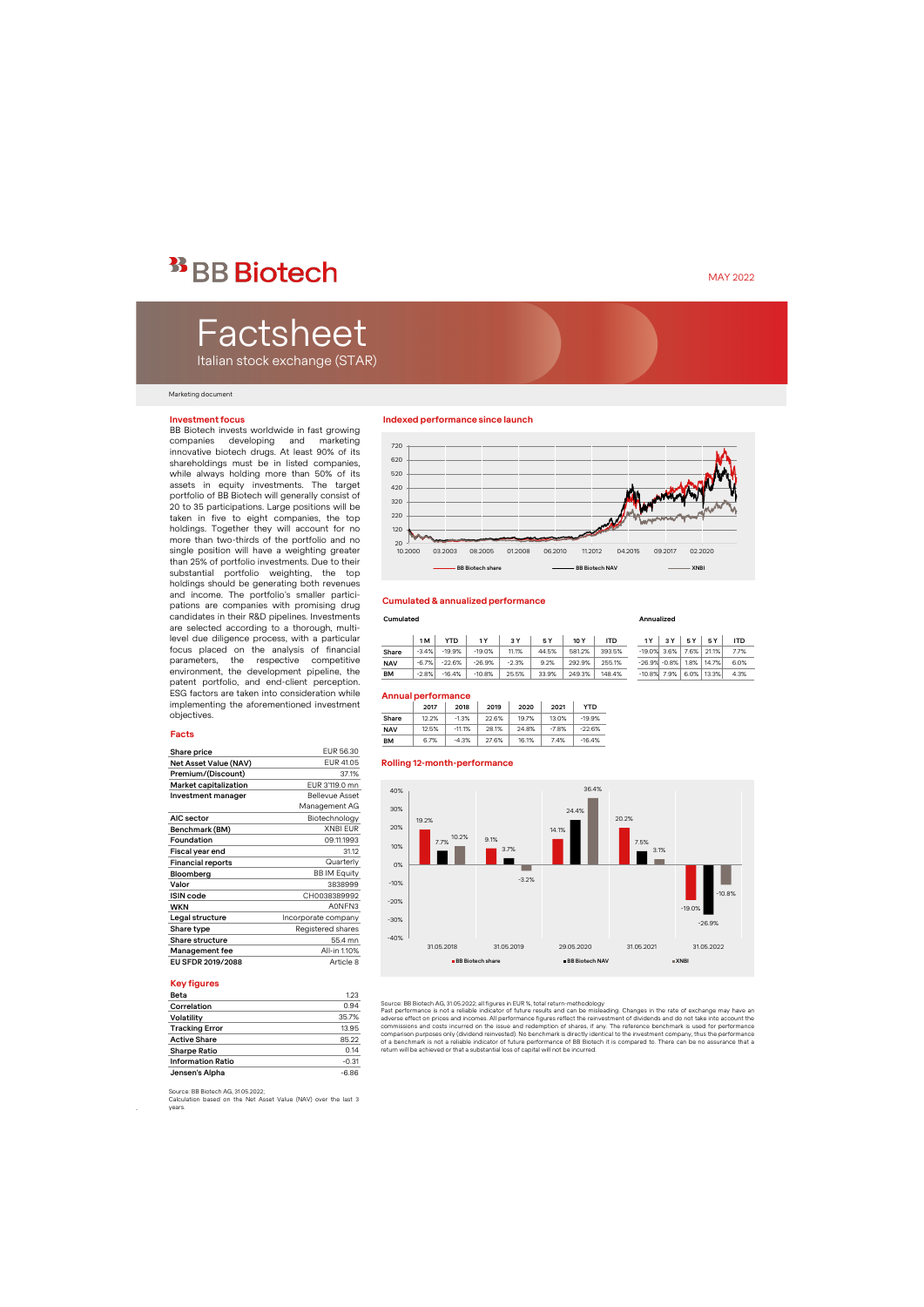### **Top 10 positions**

| Ionis Pharmaceuticals    | 10.7% |
|--------------------------|-------|
| Argenx SE                | 8.6%  |
| Moderna                  | 8.1%  |
| Neurocrine Biosciences   | 7.9%  |
| Vertex Pharmaceuticals   | 7.6%  |
| Incyte                   | 6.5%  |
| Intra-Cellular Therapies | 6.1%  |
| Alnylam Pharmaceuticals  | 5.1%  |
| Arvinas                  | 4.2%  |
| <b>Fate Therapeutics</b> | 4.0%  |
| Total top 10 positions   | 68.8% |
| Total positions          | 31    |

#### **Sector breakdown**

| Small Molecule         | 52.8% |
|------------------------|-------|
| <b>RNA</b>             | 24.1% |
| Antibody               | 12.9% |
| Gene- and cell therapy | 76%   |
| Protein                | 26%   |
|                        |       |

#### **Currency breakdown**

| 110D<br>$\sim$ | 100.0% |
|----------------|--------|
|                |        |

#### **Market commentary**

In May geopolitical issues were once again a focus for investors. The month of May was another volatile month for biotech stocks with the Nasdaq Biotech Index starting the month at 3760.64 hitting its low of 3382.44 on May 11 and ending the month at 3711.03. BB Biotech's share price declined by 3.1% (in CHF) in May.

In the biotech sector we saw one significant M&A deal announced on May 10 with Pfizer acquiring Biohaven Pharmaceuticals for USD 11.6 bn in cash. Biohaven is a company with an oral migraine medication that is currently approved and marketed.

Many of BB Biotech's portfolio companies reported first quarter results in May and in general their development both scientifically and financially are going according to plan.

Please find below selected highlights from a few of BB Biotech´s portfolio companies:

**Sage Therapeutics (-0.8%, in USD)** and its partner Biogen announced on May 2 that they have initiated a rolling submission of a New Drug Application (NDA) to the FDA for zuranolone in the treatment of major depressive disorder (MDD). Zuranolone is an investigational two-week, once-daily oral drug being developed for MDD and postpartum depression (PPD). The companies have submitted the nonclinical module of the NDA to the FDA and plan to submit the remaining components for the MDD filing in the second half of 2022.

**Argenx (+7.7%, in USD)** announced on May 5 positive data from the Phase III ADVANCE trial of VYVGART (efgartigimod alfa-fcab) in adults with primary immune thrombocytopenia (ITP). ADVANCE met its primary endpoint demonstrating that a higher proportion of chronic ITP patients receiving VYVGART achieved a sustained platelet count response compared to placebo. ADVANCE is the first Phase 3 clinical trial of a neonatal Fc receptor (FcRn) blocker in ITP.

**Vertex (-1.7%, in USD)** announced on May 2 updates on its Phase 1/2 clinical trial of VX-880, an investigational stem cell-derived, fully differentiated pancreatic islet cell replacement therapy for people with type 1 diabetes (T1D) with impaired hypoglycemic awareness and severe hypoglycemia. Two patients in Part A received VX-880 at half the target dose. The first patient dosed in Part A of the study achieved insulin independence at day 270, with a HbA1c of 5.2%. The second patient dosed in Part A has shown robust increases in fasting and stimulated C-peptide, and reductions in exogenous insulin requirements through day 150. Taken together, the data from the first two patients in Part A established proof-ofconcept for VX-880. Per the study protocol, the Independent Data Monitoring Committee reviewed the totality of the safety and efficacy data from the first two patients dosed in Part A of the study and recommended advancement to Part B, where patients receive the full target dose of VX-880.

#### **Outlook**

We are still seeing very attractive investment opportunities in the biotech sector. The investment team will continue to seek investments in biotech companies that deploy novel approaches to create breakthrough clinical benefits for patients and society.

Source: BB Biotech AG, 31.03.2022;

.

For illustrative purposes only. Holdings and allocations are subject to change. Any reference to a specific company or security does not constitute a recommendation to buy, sell, hold or directly invest in the company or securities. Where the Sub-Fund is denominated in a currency other than an investor's base currency, changes in the rate of exchange may have an adverse effect on price and income.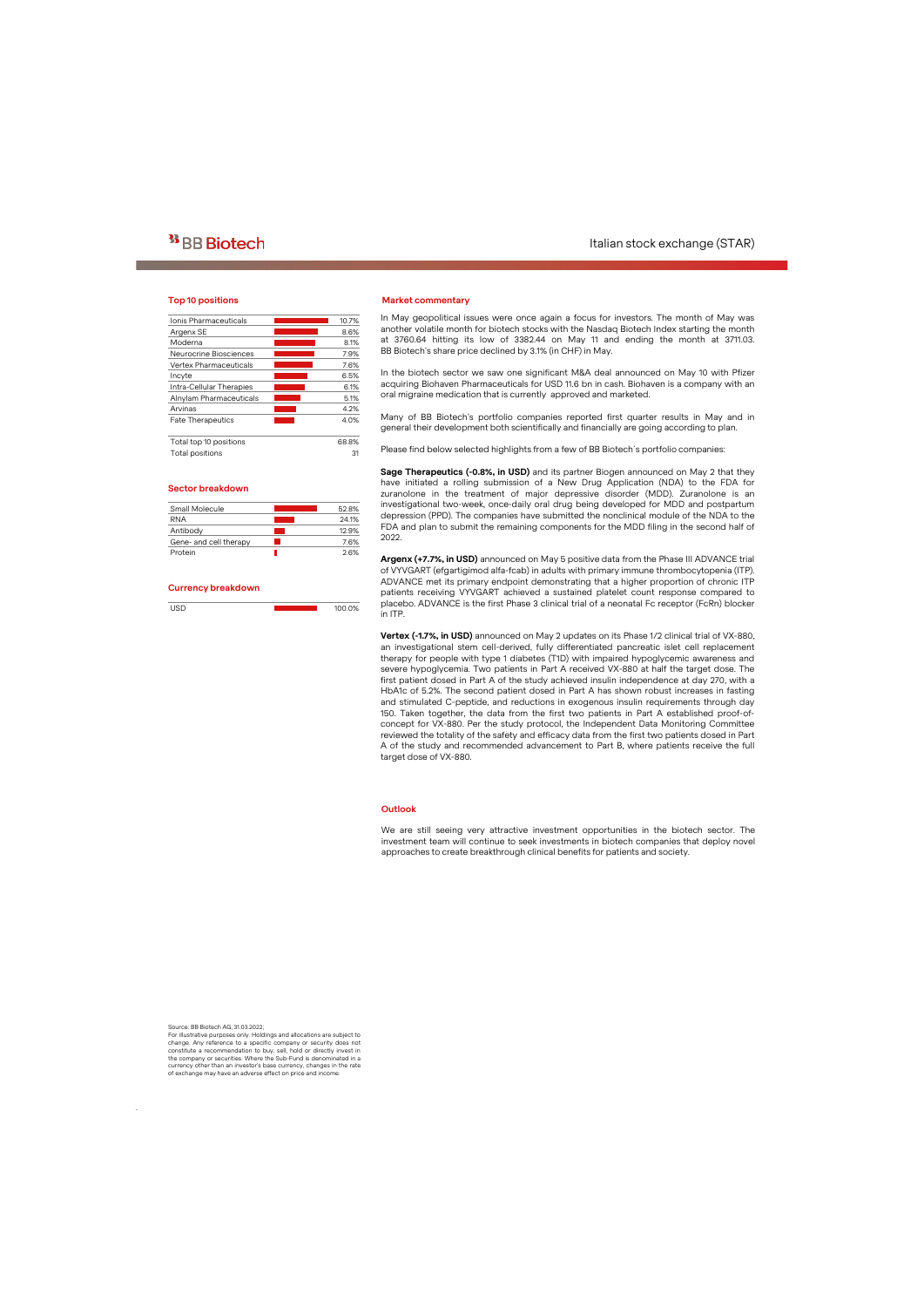#### **Risk and return profile Chances**

The investment company's objective is to generate attractive and competitive capital growth in the long term. It is therefore particularly suited to investors with an investment horizon of at least 5 years who want to selectively diversify their portfolio with investments in the biotechnology sector and who are willing to accept the equity risks typical of this sector.

#### **Target market**

The investment company is suitable for retail and professional investors in Switzerland as well as for professional and semi-professional investors in Germany and the UK.

- Unique opportunity for European investors to access the global biotech sector, a noncyclical growth industry that is strongly supported by increasing demand, driven by demographic trends and life style changes.
- New innovative drugs and technologies are powering sustainable momentum in the biotech sector.
- Focus on a diversified portfolio of profitable companies as well as small and midcap companies with strong pipelines.
- Management Team with strong scientific and medical expertise. Renowned Board of **Directors**
- Attractive dividend policy; Dividend payment of 5% p.a.

#### **Sustainability Profile – ESG**

## **Inherent risks**

- BB Biotech invests in equities. Equities are subject to strong price fluctuations and so are also exposed to the risk of price losses.
- Biotech equities can be subject to sudden substantial price movements owning to market, sector or company factors.
- BB Biotech invests in foreign currencies, which means a corresponding degree of currency risk against the reference currency.
- The price investors pay or receive, like other listed shares, is determined by supply and demand and may be at a discount or premium to the underlying net asset value of the Company.
- BB Biotech may take a leverage of up to 15%, which may lead to even higher price movements compared to the underlying market.

### **Board of Directors**

Dr. Erich Hunziker (Chairman) Dr. Clive Meanwell Dr. Thomas von Planta Prof. Dr. Mads Krogsgaard Thomsen Dr. Pearl Huang Laura Hamill

#### **Team Curaçao**

Rudy LeBlanc Hugo van Neutegem Jan Bootsma Nathalie Isidora-Kwidama

#### **Investor & Media Relations**



**Dr. Silvia Siegfried-Schanz** Investor Relations +41 44 267 72 66 ssc@bellevue.ch

#### **Management Team**



**Dr. Daniel Koller** Head Investment Management Team



**Dr. Samuel Croset** Portfolio Manager

.



**Claude Mikkelsen** Investor Relations +44 7557 048 577 cmi@bellevue.ch



**Felicia Flanigan** Portfolio Manager



**Dr. Maurizio Bernasconi** Portfolio Manager



**Maria-Grazia Alderuccio** Investor Relations +41 44 267 67 14 mga@bellevue.ch



**Dallas Webb** Portfolio Manager



**Dr. Stephen Taubenfeld** Portfolio Manager



**Tanja Chicherio** Media Relations +41 44 267 67 07 tch@bellevue.ch



**Dr. ChristianKoch** Portfolio Manager

Bellevue Asset Management AG is responsible for portfolio management, finance, marketing, sales and administration of BB Biotech AG.



**EU SFDR 2019/2088 product category:** Article 8

**Exclusions:** X Compliance UNGC, HR, ILO X Controversial weapons X Norms-based exclusions **ESG Risk Analysis:** X ESG Integration Best-in-Class

**Stewardship:** X Engagement X X Proxy Voting

**CO2 intensity (T CO2/mn USD sales):** 24.0 t (low) MSCI ESG coverage: 98% **MSCI ESG Rating (AAA - CCC):** A MSCI ESG coverage: 95%

Based on portfolio data as per 31.03.2022 (quarterly updates) – ESG data base on MSCI ESG Research and are for information purposes only; compliance with global norms according to the principles of UN Global Compact (UNGC), UN Guiding Principles for Business and Human Rights (HR) and standards of International Labor Organisation (ILO); no involvement in controversial weapons; norms-based exclusions based on annual revenue thresholds; ESG Integration: Sustainabiltiy risks are considered while performing stock research and portfolio construction; Best-in-class: systematic exclusion of "ESG laggards"; MSCI ESG Rating ranges from "leaders" (AAA-AA), "average" (A, BBB, BB) to "laggards" (B, CCC). Note: in certain cases the ESG rating methodology may lead to a systematic discrimination of companies or industries, the manager may have good reasons to invest in supposed "laggards". The CO2 intensity expresses MSCI ESG Research's estimate of GHG emissions measured in tons of CO2 per USD 1 million sales; for further information c.f. www.bellevue.ch/sustainability-atportfolio-level